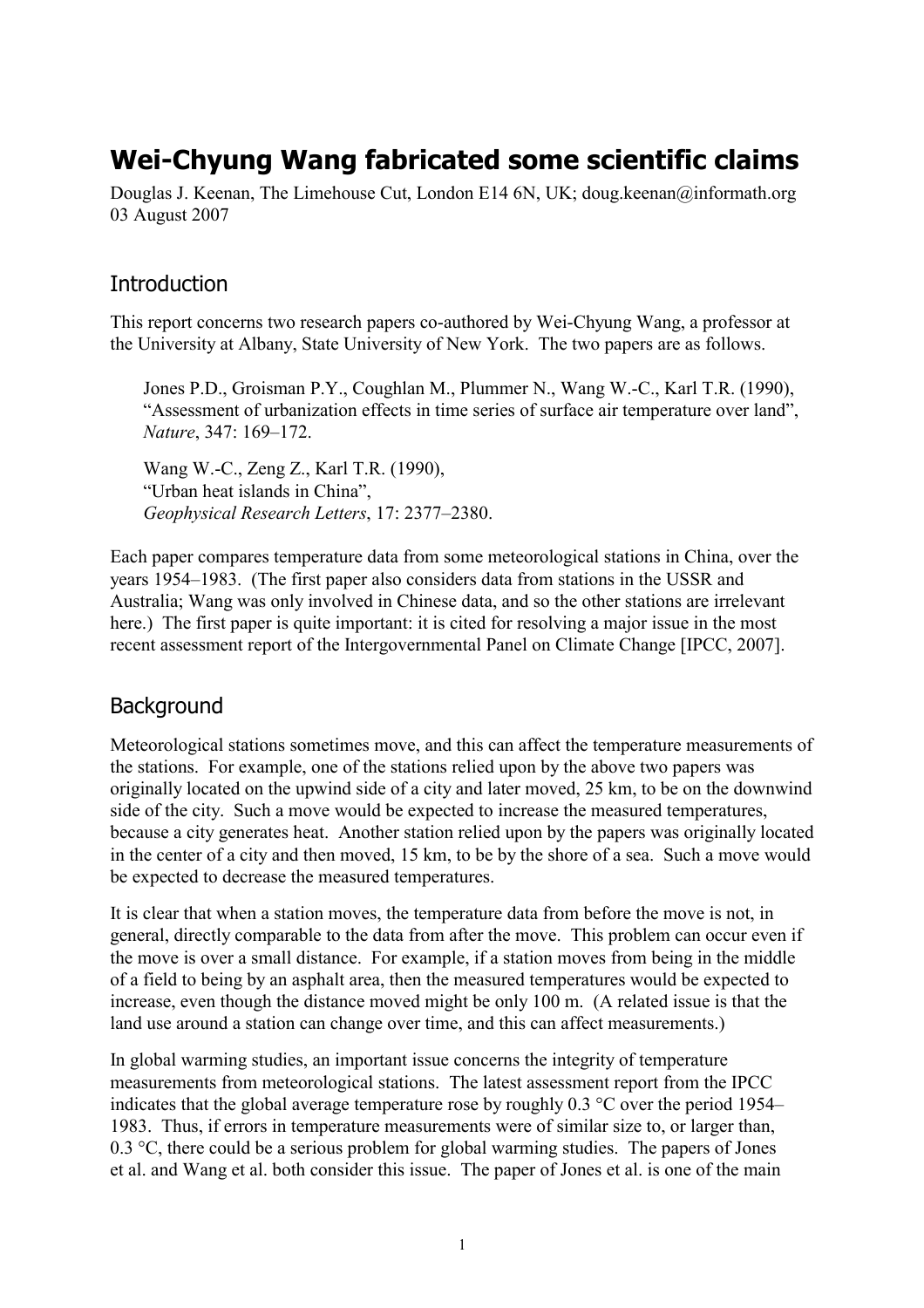works cited by the IPCC to support its contention that measurement errors arising from urbanization are tiny, and therefore are not a serious problem.

# **Fabrications**

Regarding station movements over time, the papers of Jones et al. and Wang et al. make the following statements.

The stations were selected on the basis of station history: we chose those with few, if any, changes in instrumentation, location or observation times. [Jones et al.] They were chosen based on station histories: selected stations have relatively few, if any, changes in instrumentation, location, or observation times…. [Wang et al.]

Those statements are essential for the papers.

Each paper gives the same reference for its statement: a report resulting from a project done jointly by the U.S. Department of Energy (DOE) and the Chinese Academy of Sciences (CAS). The DOE/CAS report (available via [http://cdiac.esd.ornl.gov/ndps/ndp039.html\)](http://cdiac.esd.ornl.gov/ndps/ndp039.html) resulted from concern over "possible  $CO<sub>2</sub>$ -induced climate changes". Its purpose was to present "the most comprehensive, long-term instrumental Chinese climate data presently available". It contains, in particular, histories of some Chinese meteorological stations, including the different locations of those stations and the dates on which they moved, if any.

The DOE/CAS report was formally published in full in 1991—Wang et al. and Jones et al. used a pre-publication version of the report. A revised version of the report was published in 1997, but the station histories are the same in the two versions.

Jones et al. and Wang et al. consider the same 84 meteorological stations in China. Regarding 49 of those stations, the DOE/CAS report says, "station histories are not currently available" and "details regarding instrumentation, collection methods, changes in station location or observing times … are not known" (sect. 5). For those 49 stations, then, the above-quoted statements from the two papers are impossible.

Regarding the remaining 35 stations that were analyzed by the two papers, I have prepared a summary of the relevant information from the DOE/CAS report. The summary is available at [http://www.informath.org/apprise/a5620/b17.htm.](http://www.informath.org/apprise/a5620/b17.htm) As an example from the summary, one station had five different locations during 1954–1983, with the locations as much as 41 km apart. Two other stations each had four different locations. At least half the stations had substantial moves (two other examples, of 25 km and 15 km, were given above). Moreover, several stations have histories that are inconsistent, making reliable analysis unattainable.

(The station that moved five times during the study period, #54511, is discussed by Yan et al. [*Advances in Atmospheric Sciences*, 18: 309 (2001)]; the authors conclude that some of the moves affected temperature measurements by 0.4 °C. The authors also discuss another station, #58367, which had a single move of 4 km; the authors conclude that the move affected temperature measurements by  $0.3 \text{ °C}$ . The authors' statistical analysis, though, is invalid—e.g. it does not consider significance—so the conclusions are unproven.)

Additionally, the following statement from the DOE/CAS report seems apposite: "Few station records included in the PRC data sets can be considered truly homogeneous [i.e. have no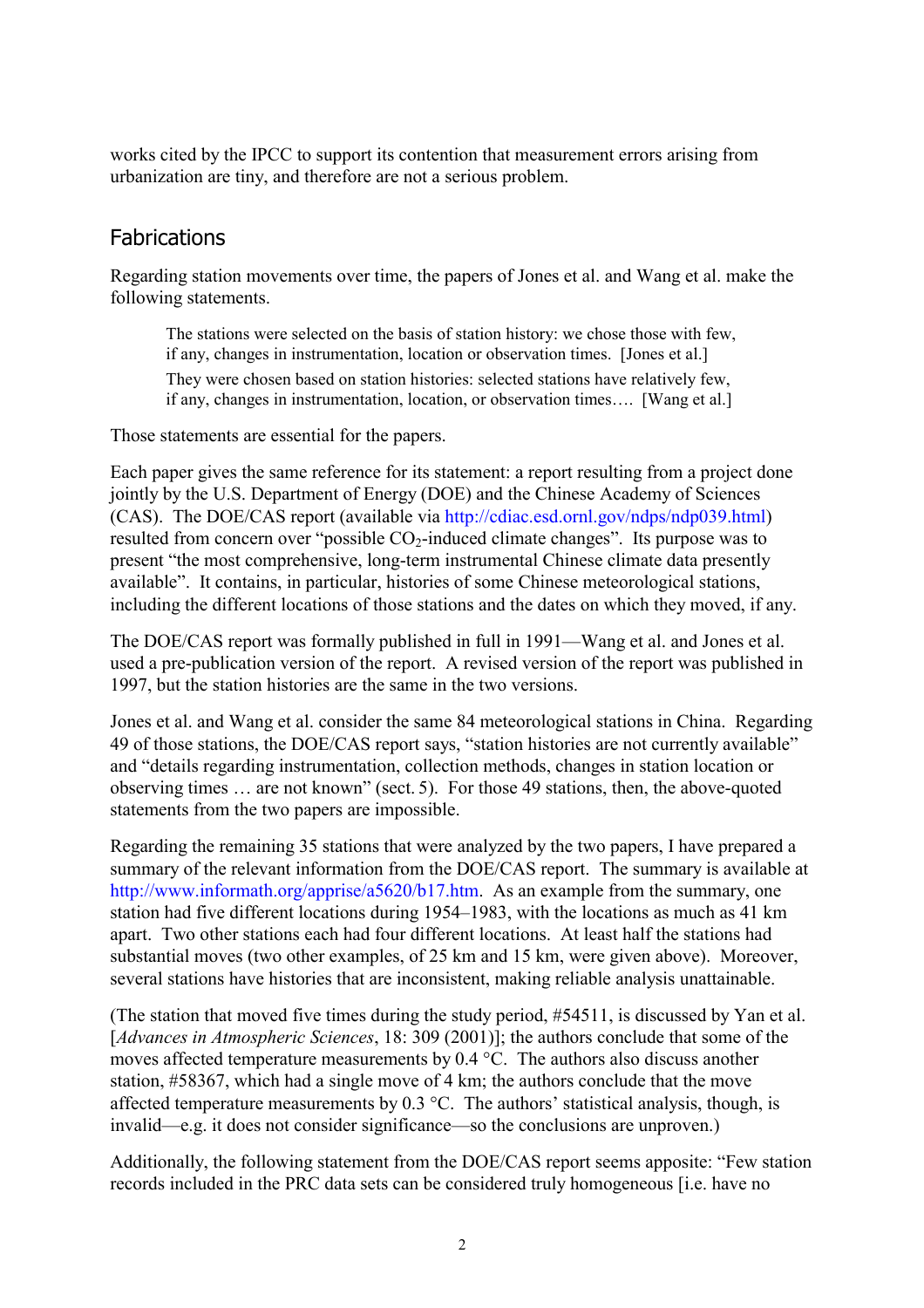significant changes in location, instrumentation, etc.]. Even the best stations were subject to minor relocations or changes in observing times, and many have undoubtedly experienced large increases in urbanization."

The essential point here is that the quoted statements from Jones et al. and Wang et al. cannot be true and could not be in error by accident. The statements are fabricated.

# Responsibility

Who is responsible for the fabrication? Phil Jones is the lead author of one paper; so I asked him about the roles the different authors had. He replied as follows (17 May 2007).

 In late 1989 or early 1990 I contacted the co-authors on the paper from 1990 to ask them about rural station data in their (three regions). The purpose of the study was to extend the work undertaken with Tom Karl a year or two early on the contiguous US.

 Each of the three: Groisman (Russia), Plummer/Coughlan (Australia) and Wang (China) selected the rural stations in their region, based on their knowledge of the networks in those countries. Each had worked extensively on their respective networks. For China there was the additional network of urban stations.

 I did all the analyses with the data they provided. I wrote the first draft of the paper and they provided comments on subsequent drafts before it was submitted.

To further clarify things, I asked Jones the following: "Your message says "For China there was the additional network of urban stations". Who was responsible for selecting the stations in that network? (Wang?)". Jones replied, "Yes" (18 May 2007).

There is good evidence to support the version of events described by Jones. First, Jones is not a co-author of the paper of Wang et al., nor is he listed in the Acknowledgements section of the paper; so it seems very unlikely that he was responsible for the quoted statement in the paper. Second, the papers of Jones et al. and Wang et al. analyze the same data, but come to very different conclusions about that data (Wang et al. say, "The reasons for this are not clear"); the only explanation for the difference that I can think of is that Wang supplied the data to Jones—thereby meriting co-authorship—but had little role in the analysis of that data, just as Jones says. Third, Wang was sent a draft of this report (on 11 June 2007), and he did not deny the version of events presented by Jones.

Given the above, and that Wang is the lead author of one paper, it seemed clear that Wang is the person responsible for the fabricated statements. So, on 11 April 2007, I e-mailed Wang, asking him "how did you ensure the quality of the data?". Two days later, I telephoned Wang, but he declined to discuss things, saying "I'm in a meeting; can I get back to you?".

On 20 April 2007, with still no response from Wang, I sent another e-mail. The e-mail asked Wang to, among other things, retract the paper of Wang et al. and also the claims made by Jones et al. for which he was responsible. Wang replied two days later, explaining that he was then in China, and that he would respond further when he returned. His reply also claimed "My understanding was that you are going to call me again, but you never did".

On 30 April 2007, Wang e-mailed me the following.